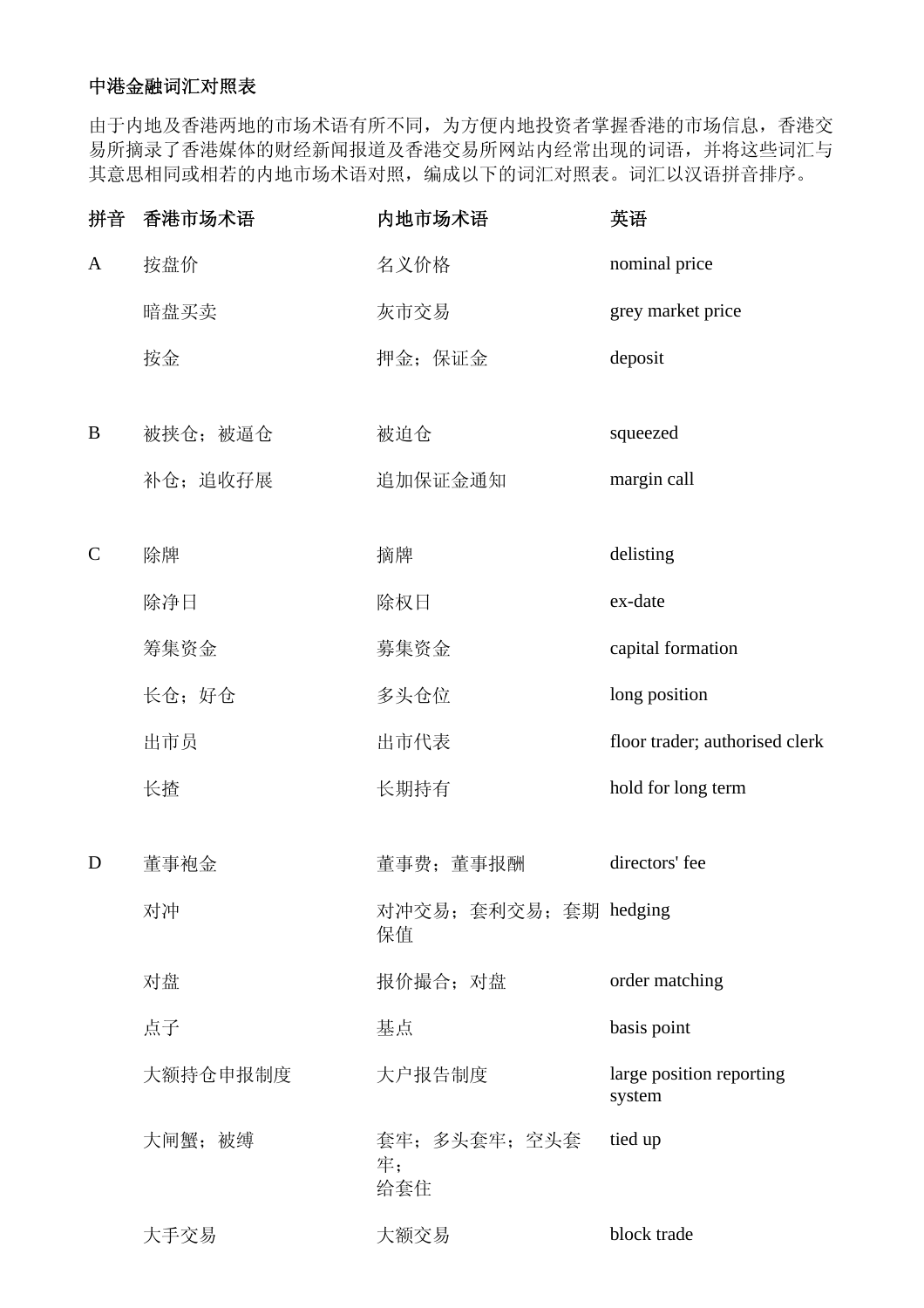|   | 短仓; 淡仓                      | 空头;短仓                         | short position                       |
|---|-----------------------------|-------------------------------|--------------------------------------|
|   | 股息                          | 红利; 股利; 股息                    | dividend                             |
| F | 覆盘                          | 确认指令; 执行委托回报                  | order confirmation                   |
|   | 风险披露声明                      | 风险披露书                         | risk disclosure statement            |
| G | 股份代号                        | 股票代码                          | stock code                           |
|   | 股份购回                        | 股份回购                          | share repurchase                     |
|   | 股份过户登记处                     | 股份登记处; 证券登记机构 share registrar |                                      |
|   | 股价敏感数据                      | 股价敏感性信息                       | price-sensitive information          |
|   | 窝轮; 权证                      | 权证                            | warrant                              |
|   | 高于面值                        | 溢价                            | above par                            |
|   | 沽空对冲                        | 卖出保值                          | selling hedge                        |
|   | 股份拆细                        | 股份拆细; 分拆; 分割                  | split                                |
| H | 核数师                         | 审计师                           | auditor                              |
|   |                             |                               |                                      |
|   | 红股派送                        | 送股                            | scrip issue; issue of bonus<br>share |
|   | 互惠基金                        | 共同基金                          | mutual fund                          |
|   | 好淡争持                        | 多空争夺                          | trading at narrow ranges             |
|   | 核数                          | 审计                            | auditing                             |
|   | 好友;看好股市者                    | 多方                            | optimist                             |
|   | 获豁免交易商; 获免注册交 豁免注册自营商<br>易商 |                               | exempt dealer                        |
|   | 行业                          | 板块                            | sector                               |
|   | 红背心                         | 红马甲                           | trader's vest                        |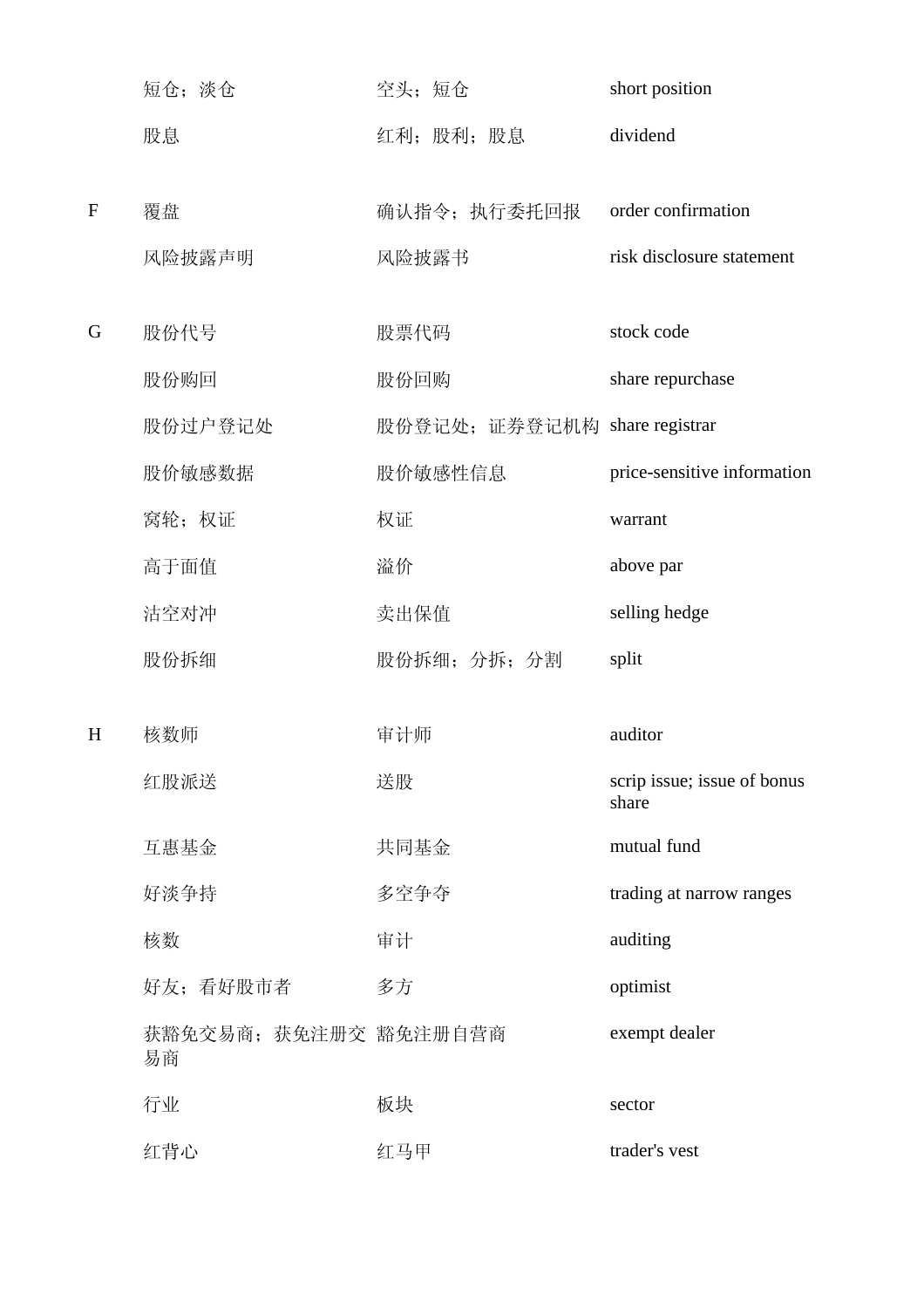|                 | 毫子股              | 香港专有用语, 指股价低于<br>港币1元,但高于港币1角的股票 | low priced stock                |
|-----------------|------------------|----------------------------------|---------------------------------|
|                 | 红底股              | 香港专有用语, 指股价超过<br>港币 100元的股票      | stock trading at \$100 or above |
| $J_{\parallel}$ | 交收               | 交割;交收                            | settlement                      |
|                 | 交易所买卖基金          | 交易所交易基金                          | Exchange Traded Fund (ETF)      |
|                 | 结算               | 清算                               | clearing                        |
|                 | 经纪行              | 券商; 证券商                          | brokerage firm                  |
|                 | 基本因素             | 基本面                              | basic factors                   |
|                 | 基金单位持有人          | 基金份额持有人                          | fund unit holder                |
|                 | 挟好仓              | 多杀多; 轧多; 轧多头                     | long squeeze                    |
|                 | 挟淡仓              | 空杀空; 轧空                          | short squeeze                   |
|                 | 交易柜位             | 交易席位; 交易单元                       | trading booth                   |
|                 | 即日鲜              | 当天交易; 即日平仓买卖                     | day trade transaction           |
|                 | 价外               | 较现价不利                            | out-of-the-money                |
|                 | 价内               | 较现价有利                            | in-the-money                    |
|                 |                  |                                  |                                 |
|                 | K 空仓             | 空仓;空头                            | short position                  |
|                 | 开市价; 开盘价         | 开盘价格                             | opening price                   |
|                 | 开市前议价时段          | 集合竞价时段                           | pre-market opening session      |
|                 | 客户户口; 客户账户 委托人账户 |                                  | client account                  |
|                 | 可换股债券            | 可转换债券                            | convertible bond                |
|                 | 斩仓               | 被迫抛售                             | forced liquidation              |
|                 | 开仓               | 建仓                               | open a position                 |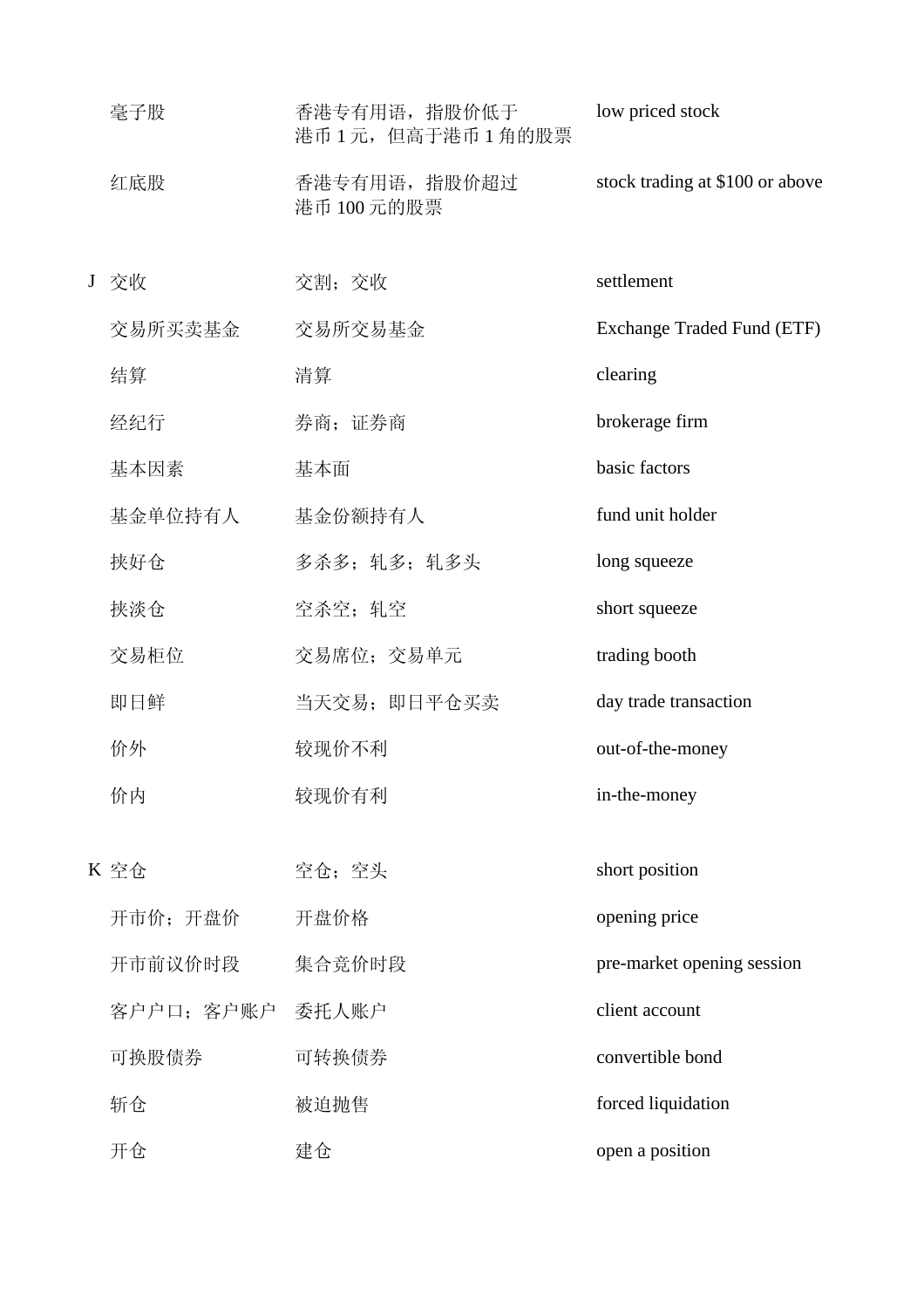L 裂口高开 跳空高开 open high at gap **累积 积累 accumulate**  落后股 补涨股 laggard 老鼠仓活动;食价 抢帽子;倒卖;投机倒把 scalping **落盘 下单 placing order** M 孖展户口 保证金账户 margin account 买盘 买单委托;买方指令;买入委托 buy order 卖盘 对某人主义的要求,实方委托;卖出委托 sell order N 牛皮 (市况状态) 箱体 stagnant market P 披露权益 权益披露 disclosure of interests 平均每日成交额 平均日成交额 average daily turnover 票面息率;票面利率 票面利率 coupon rate 平衡价格 均衡价格 equilibrium price 平价 等价 at-the-money Q 企业管治 公司治理 corporate governance 强制清盘 强制清算 compulsory liquidation 企业狙击手 企业狙击者 corporate raider 清偿债项 解除债务 discharge of a debt R 入场费 投资起点;认购起点 minimum subscription fee S 市场失当行为 市场不当行为 market misconduct 收市价 收盘价 closing price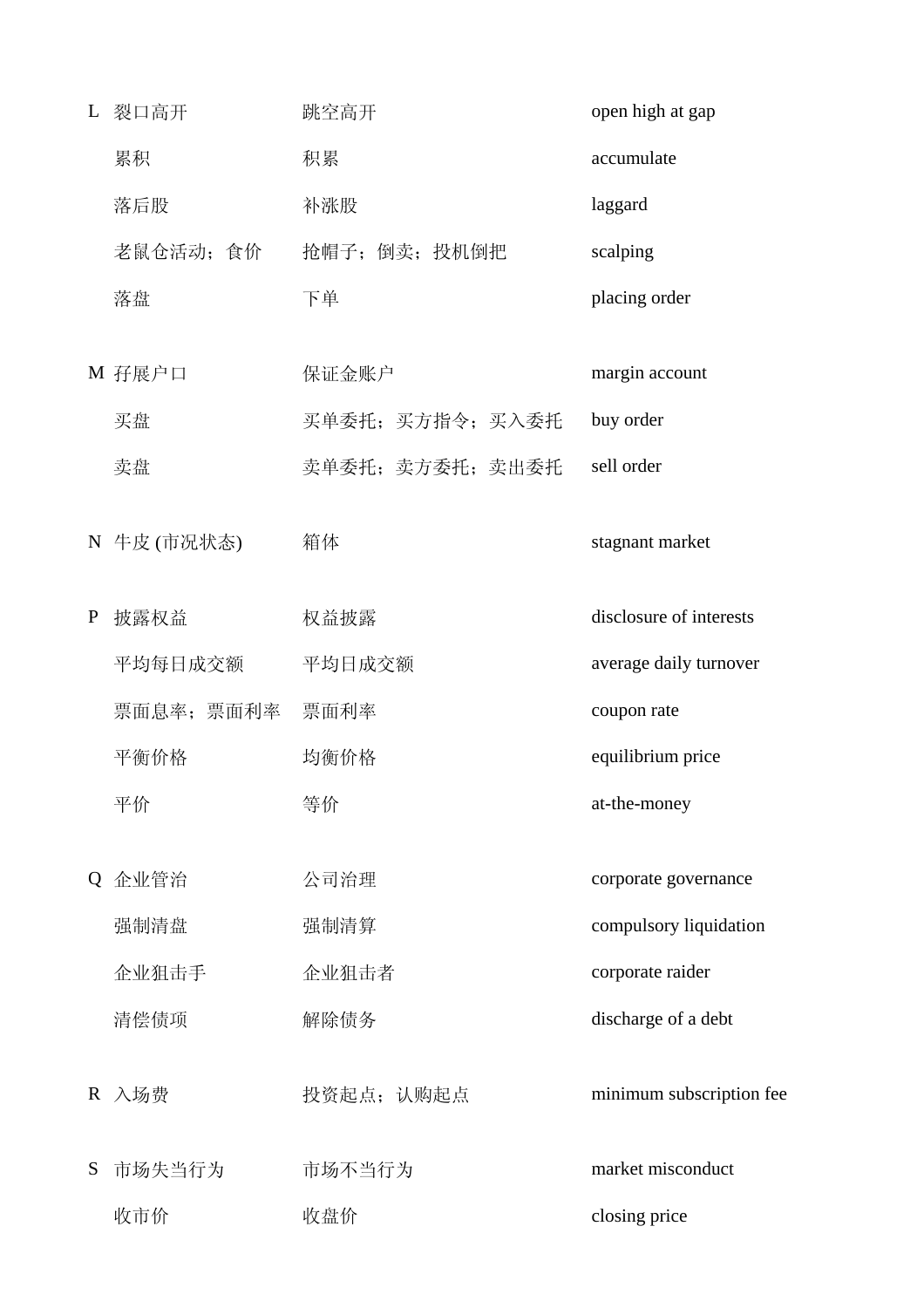|   | 碎股       | 零股                             | odd lot                     |
|---|----------|--------------------------------|-----------------------------|
|   | 升幅       | 涨幅                             | percentage gain             |
|   | 市场焦点     | 市场热点                           | market focus                |
|   | 实物股票;实股  | 实券                             | physical script             |
|   | 市况疲弱     | 盘软                             | weak market                 |
|   | 手        | 买卖单位                           | board lot                   |
|   | 神仙股      | 香港专有用语, 指涨跌幅<br>很大的股票          |                             |
| T | 套戥       | 套利买卖                           | arbitrage                   |
| X | 限价盘      | 限价委托                           | limit order                 |
|   | 行使       | 行权                             | exercise                    |
|   | 行使日期     | 行权日期                           | exercise date               |
|   | 细价股      | 小盘股                            | small cap stock             |
|   | 新股认购     | 申购新股                           | subscription of new stock   |
|   | 仙股       | 香港专有用语, 指股价低于<br>港币1毫(10分)的股票。 | penny stock                 |
| Y | 拥有权      | 所有权                            | ownership                   |
|   | 月结单      | 每月对账单                          | monthly statement           |
|   | 预托证券     | 存托凭证                           | depositary receipt          |
|   | 盈利警告; 盈警 | 利润警告                           | profit warning              |
| Z | 止蚀盘      | 止损委托                           | stop order; stop-loss order |
|   | 中介人      | 金融中介机构                         | intermediary                |
|   | 信息供货商    | 信息供货商                          | information vendors         |
|   | 做好; 做淡   | 做多; 做空                         | long; short                 |